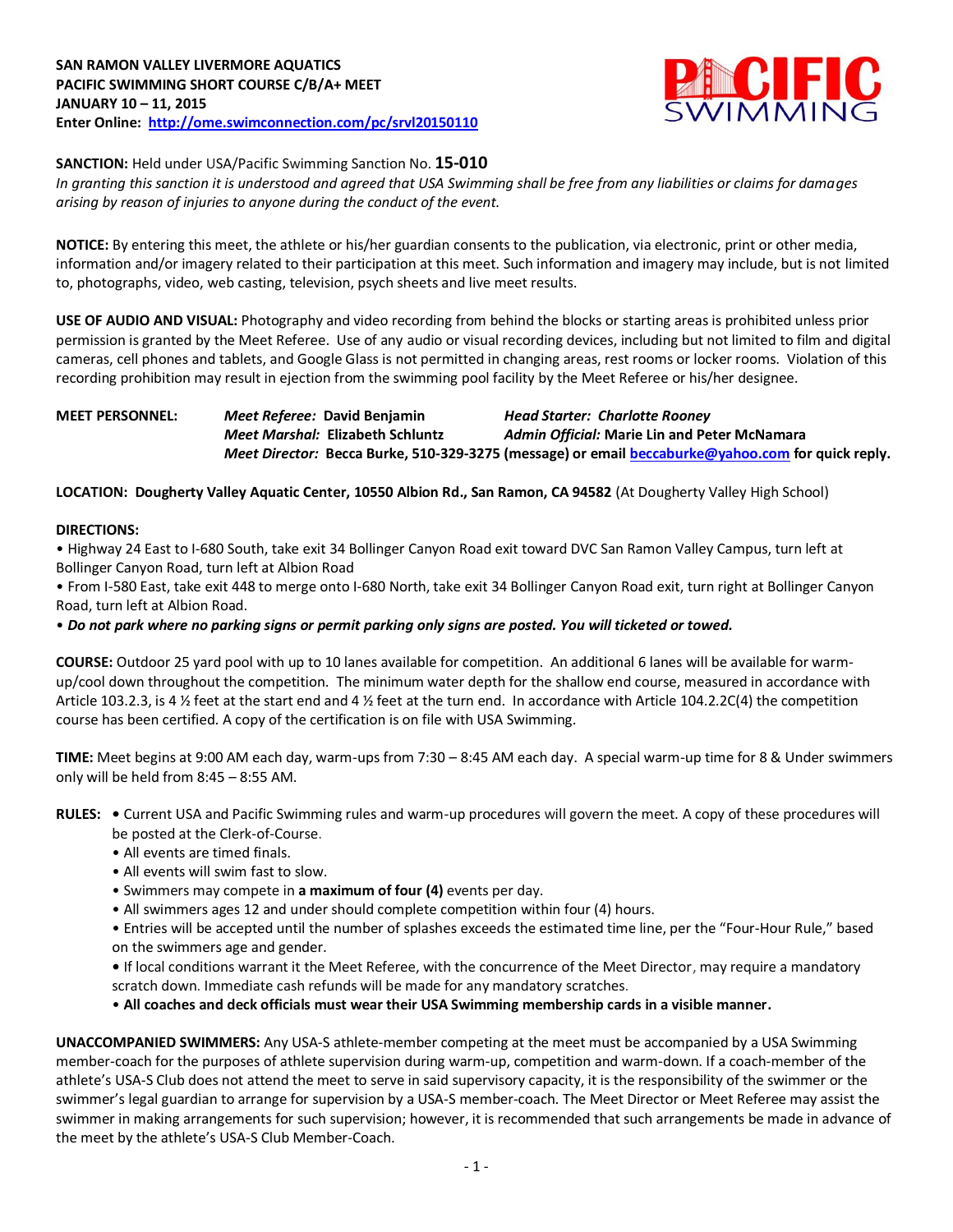**RACING STARTS:** Swimmers must be certified by a USA-S member-coach as being proficient in performing a racing start, or must start the race in the water. It is the responsibility of the swimmer or the swimmer's legal guardian to ensure compliance with this requirement.

## **RESTRICTIONS:**

- Smoking and the use of other tobacco products is prohibited on the pool deck, in the locker rooms, in spectator seating, on standing areas and in all areas used by swimmers, during the meet and during warm-up periods.
- Sale and use of alcoholic beverages is prohibited in all areas of the meet venue.
- No glass containers are allowed in the meet venue.
- No propane heater is permitted except for snack bar/meet operations.
- All shelters must be properly secured.
- Changing into or out of swimsuits other than in locker rooms or designated areas is prohibited.
- No camping allowed inside pool gates. This includes all spectator pop-ups, chairs and equipment. Set up in courtyard only. All spectator equipment must be removed Saturday evening or items will be removed and disposed of at owners' loss.
- Destructive devices, to include but not limited to, explosive devices and equipment, firearms (open or concealed), blades, knives, mace, stun guns and blunt objects are strictly prohibited in the swimming facility and its surrounding areas. If observed, the Meet Referee and his/her designee may ask that these devices be stored safely away from the public or removed from the facility. Noncompliance may result in the reporting to law enforcement authorities and ejection from the facility. Law enforcement officers (LEO) are exempt per applicable laws.
- **ELIGIBILITY:** Swimmers must be current members of USA-S and enter their name and registration number on the meet entry card as they are shown on their Registration Card. If this is not done, it may be difficult to match the swimmer with the registration and times database. The meet host will check all swimmer registrations against the SWIMS database and if not found to be registered, the Meet Director shall accept the registration at the meet (a \$10 surcharge will be added to the regular registration fee). Duplicate registrations will be refunded by mail.
	- Swimmers in the "A" Division must have met at least USA Swimming Motivational "A" minimum time standard. Swimmers in the "B" Division must have met at least the listed "B" minimum time standard. All entry times slower than the listed "B" time standard will be in the "C" Division.
	- Entries with **"NO TIME" will be ACCEPTED**
	- Entry times submitted for this meet will be checked against a computer database and may be changed in accordance with Pacific Swimming Entry Time Verification Procedures.
	- Disabled swimmers are welcome to attend this meet and should contact the Meet Director or Meet Referee regarding and special accommodations on entry times and seeding per Pacific Swimming policy.
	- Swimmers 19 years of age and over may compete in the meet for time only, no awards. Such swimmers must have met standards for the 17-18 age group.
	- The swimmer's age will be the age of the swimmer on the first day of the meet.

**ENTRY PRIORITY:** Meet entries will not be accepted any earlier than December 11, 2014. Entries from members of Zone 2 teams postmarked or entered online by 11:59 p.m. on December 21, 2014, will be given 1st priority acceptance. All entries from members of Zone 2 teams received after that date, and all other Pacific LSC Zones and other LSC's, either postmarked, entered online, or hand delivered by the entry deadline will be considered in the order that they were received.

**ENTRY FEES:** \$4.00 per event plus an \$8.00 participation fee per swimmer. Entries will be rejected if payment is not sent at time of request.

**ONLINE ENTRIES:** To enter online go to **<http://ome.swimconnection.com/pc/srvl20150110>** to receive an immediate entry confirmation. This method requires payment by credit card. Swim Connection, LLC charges a processing fee for this service, equal to \$1 per swimmer plus 5% of the total Entry Fees. Please note that the processing fee is a separate fee from the Entry Fees. If you do not wish to pay the processing fee, enter the meet using a mail entry. **Entering online is a convenience, is completely voluntary, and is in no way required or expected of a swimmer by Pacific Swimming.** Online entries will be accepted through Wednesday, December 31, 2014, at 11:59 p.m. or until the meet is closed.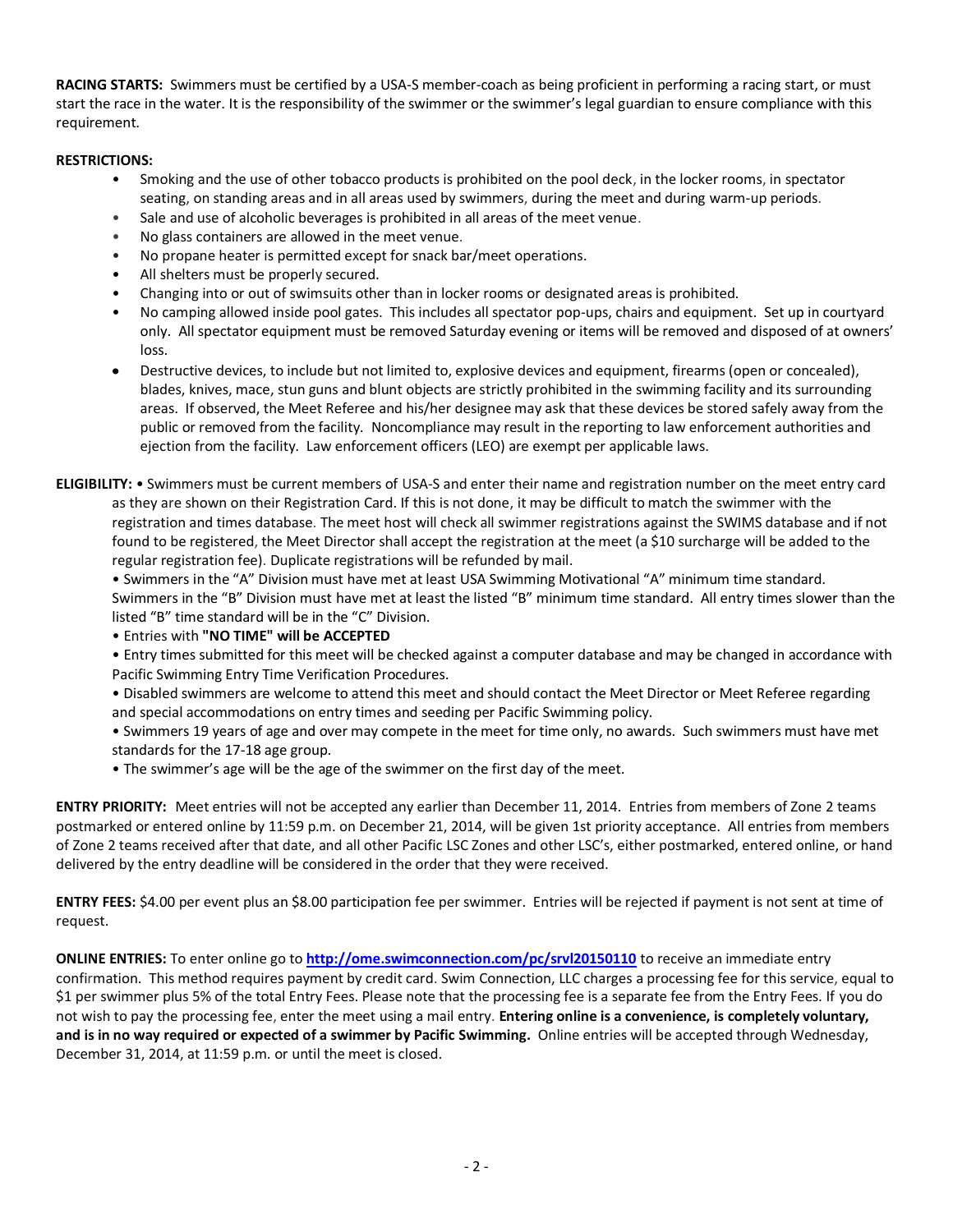**MAILED OR HAND DELIVERED ENTRIES**: Entries must be on the attached consolidated entry form. Forms must be filled out completely and printed clearly with swimmers best time. Entries must be postmarked by midnight, Monday, **December 29, 2014** or hand delivered by 6:30 p.m. Wednesday, December 31, 2014. No late entries will be accepted. No refunds will be made, except mandatory scratch downs. Requests for confirmation of receipt of entries should include a self-addressed envelope.

## **Make check payable to**: **SRVLA**

**Mail entries to**: B. Burke – MEET ENTRIES, 7598 Interlachen Ave., San Ramon, CA 94583 **Hand deliver entries to:** B. Burke – MEET ENTRIES, 7598 Interlachen Ave., San Ramon, CA 94583

**CHECK-IN:** The meet will be deck seeded. Swimmers must check-in at the Clerk-of-Course. Close of check-in for all individual events shall be no more than 60 minutes before the estimated time of the start of the first heat of the event. No event shall be closed more than 30 minutes before the scheduled start of the session. Swimmers who do not check in will not be seeded and will not be allowed to compete in that event.

**SCRATCHES:** Any swimmers not reporting for or competing in an individual timed final event that they have checked in for shall not be penalized. Swimmers who wish to scratch an event after it has closed are encouraged to inform the deck referee.

**AWARDS:** Ribbons 1st – 8th place for A, B & C divisions. 13-18 swimmers will be awarded as 13-14 and 15-18 age groups. All "C" and "B" swimmers achieving an "A" time will be awarded a standard "A" medal, regardless of place achieved in the event. All awards must be claimed before the meet closes on Sunday, January 11, 2015. No awards will be mailed after the meet closes.

**ADMISSION:** Free. A program will be available for \$5.00.

**SNACK BAR & HOSPITALITY:** A snack bar will be available throughout the competition. Coaches and working deck officials will be provided lunch. Hospitality will serve refreshments to timers and volunteers.

**MISCELLANEOUS:** No overnight parking is allowed. Facilities will not be provided after meet hours.

**MINIMUM OFFICIALS:** The Meet Referee shall conduct an inventory of Officials and shall compare the number of swimmers entered against the number of Officials that worked representing each team per day of the meet. Those teams who have not provided sufficient Officials in a day of the meet, in accordance with the table below, will be fined \$100 per missing Official per day.

| Club swimmers entered in session | Trained and carded officials requested |
|----------------------------------|----------------------------------------|
| $1 - 10$                         |                                        |
| $11 - 25$                        |                                        |
| 26-50                            |                                        |
| 51-75                            |                                        |
| 76-100                           |                                        |
| Every 20 swimmers over 100       |                                        |

## **EVENT SUMMARY**

|               | <b>SATURDAY</b> |              |        | <b>SUNDAY</b> |              |           |              |  |  |
|---------------|-----------------|--------------|--------|---------------|--------------|-----------|--------------|--|--|
| 8 & UN        | $9 - 10$        | $11 - 12$    | 13-18  | 8 & UN        | $9 - 10$     | $11 - 12$ | 13-18        |  |  |
| 25 BR         | 100 IM          | 200 IM       | 200 IM | 50 BR         | 50 BR        | 100 BR    | 200 BR       |  |  |
| 25 BK         | 100 BR          | 100 FL       | 100 FL | 50 BK         | 100 BK       | 200 BK    | 100 BK       |  |  |
| <b>100 FR</b> | 50 BK           | <b>50 BK</b> | 200 BK | 50 FL         | 50 FL        | 200 FL    | 200 FL       |  |  |
|               | 100 FR          | 200 BR       | 100 BR | <b>50 FR</b>  | 200 FR       | 200 FR    | 200 FR       |  |  |
|               |                 | 100 FR       | 100 FR |               | <b>50 FR</b> | 50 FR     | <b>50 FR</b> |  |  |
|               |                 |              | 500 FR |               |              |           |              |  |  |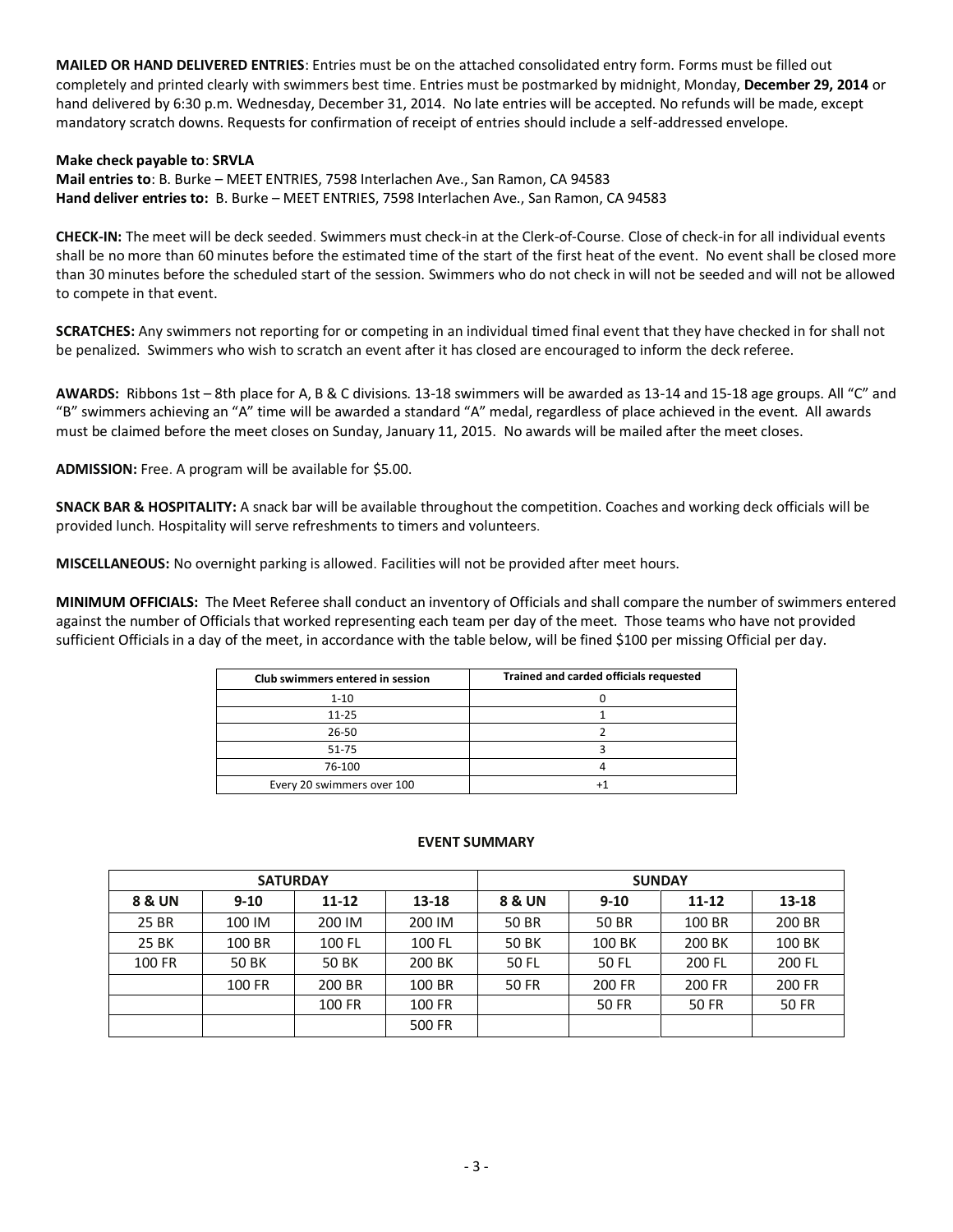|                               | <b>SATURDAY January 10</b> |                |               | <b>SUNDAY January 11</b> |
|-------------------------------|----------------------------|----------------|---------------|--------------------------|
| <b>EVENT#</b><br><b>EVENT</b> |                            | <b>EVENT#</b>  | <b>EVENT#</b> | <b>EVENT</b>             |
| $\mathbf{1}$                  | 13-18 200 I.M.             | $\overline{2}$ | 37            | 13-18 200 Breast         |
| $\overline{3}$                | 11-12 200 I.M.             | 4              | 39            | 8-UN 50 Breast           |
| 5                             | 9-10 100 I.M.              | 6              | 41            | 11-12 100 Breast         |
| $\overline{7}$                | 13-18 100 Fly              | 8              | 43            | 9-10 50 Breast           |
| 9                             | 11-12 100 Fly              | 10             | 45            | 8-UN 50 Back             |
| 11                            | 9-10 100 Breast            | 12             | 47            | 13-18 100 Back           |
| 13                            | 8-UN 25 Breast             | 14             | 49            | 11-12 200 Back           |
| 15                            | 13-18 200 Back             | 16             | 51            | 9-10 100 Back            |
| 17                            | 11-12 50 Back              | 18             | 53            | 13-18 200 Fly            |
| 19                            | 9-10 50 Back               | 20             | 55            | 11-12 200 Fly            |
| 21                            | 8-UN 25 Back               | 22             | 57            | 9-10 50 Fly              |
| 23                            | 13-18 100 Breast           | 24             | 59            | 8-UN 50 Fly              |
| 25                            | 11-12 200 Breast           | 26             | 61            | 13-18 200 Free           |
| 27                            | 8-UN 100 Free              | 28             | 63            | 11-12 200 Free           |
| 29                            | 9-10 100 Free              | 30             | 65            | 9-10 200 Free            |
| 31                            | 13-18 100 Free             | 32             | 67            | 13-18 50 Free            |
| 33                            | 11-12 100 Free             | 34             | 69            | 11-12 50 Free            |
| 35                            | 13-18 500 Free             | 36             | 71            | 9-10 50 Free             |

|                | <b>SATURDAY January 10</b> |                |  |
|----------------|----------------------------|----------------|--|
| <b>EVENT#</b>  | <b>EVENT</b>               | <b>EVENT#</b>  |  |
| 1              | 13-18 200 I.M.             | $\overline{2}$ |  |
| 3              | 11-12 200 I.M.             | 4              |  |
| 5              | 9-10 100 I.M.              | 6              |  |
| $\overline{7}$ | 13-18 100 Fly              | 8              |  |
| 9              | 11-12 100 Fly              | 10             |  |
| 11             | 9-10 100 Breast            | 12             |  |
| 13             | 8-UN 25 Breast             | 14             |  |
| 15             | 13-18 200 Back             | 16             |  |
| 17             | 11-12 50 Back              | 18             |  |
| 19             | 9-10 50 Back               | 20             |  |
| 21             | 8-UN 25 Back               | 22             |  |
| 23             | 13-18 100 Breast           | 24             |  |
| 25             | 11-12 200 Breast           | 26             |  |
| 27             | 8-UN 100 Free              | 28             |  |
| 29             | 9-10 100 Free              | 30             |  |
| 31             | 13-18 100 Free             | 32             |  |
| 33             | 11-12 100 Free             | 34             |  |
| 35             | 13-18 500 Free             | 36             |  |
|                |                            |                |  |

Use the following URL to find the time standards: <http://www.pacswim.org/swim-meet-times/standards>